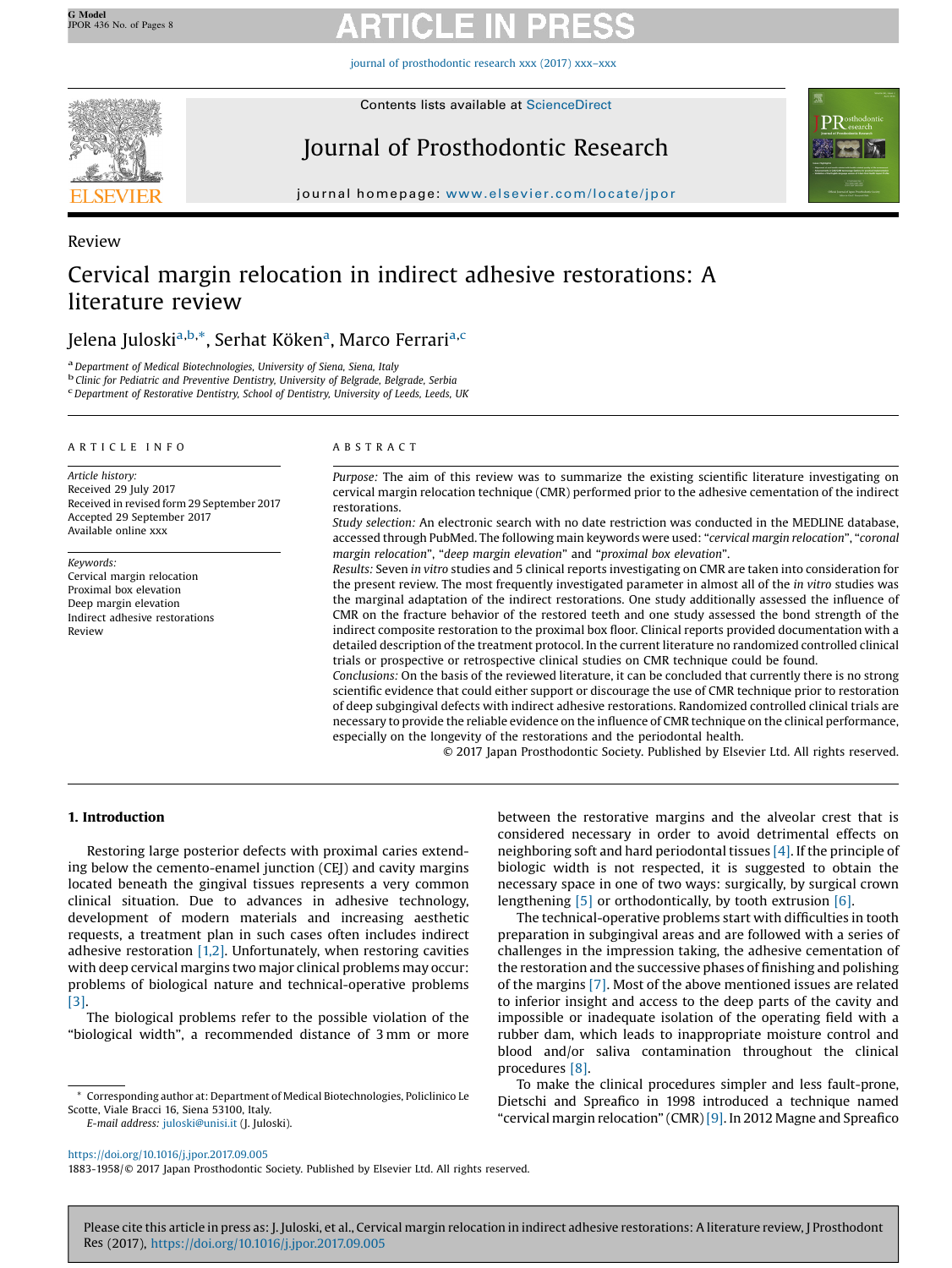#### 2 J. Juloski et al. / journal of prosthodontic research xxx (2017) xxx–xxx

referred to the same technique as "deep margin elevation" (DME) [\[10\].](#page--1-0) Similar names, such as "coronal margin relocation" and "proximal box elevation", could also be heard among the practitioners and found in the literature. This technique proposes application of composite resin in the deepest parts of the proximal areas in order to reposition the cervical margin supragingivally, which is supposed to facilitate the isolation and improve impression taking and adhesive cementation of indirect restorations [\[9,10\]](#page--1-0). The CMR technique could be considered, to a certain extent, as a noninvasive alternative to a surgical crown lengthening.

The problem of extensive subgingival defects that still remains, regardless of the technique applied, is limited or no enamel present at deep cervical margins, leaving only dentin and cementum as the main substrates for adhesion. Adhesive bonding to the etched enamel is proved to be efficient and stable [\[11\]](#page--1-0). Adhesion to dentin, on the other hand, depends on numerous factors related to the substrate morphology  $[12]$ , on the type of the adhesive  $[13]$  and on the sensitive application technique  $[14]$ . Therefore, adhesive bonding to deep cervical dentin and maintaining the margins of the adhesive restoration sealed throughout the time could not be considered entirely predictable and safe.

Whether the CMR technique is the most optimal treatment option for the restoration of deep cavities reaching below CEJ, how the proposed advantages and possible disadvantages could affect the clinical performance of the indirect restorations and which are the most appropriate materials and techniques that should be applied in such situations are the topics extensively discussed among clinicians. Nevertheless, not much scientific support could be found in the currently available literature. Therefore, the aim of this review was to summarize the existing scientific knowledge on CMR technique performed prior to the adhesive cementation of the indirect restorations.

#### 2. Study selection

#### 2.1. Search strategy

For the identification of the studies to be included in this review, an electronic search with no date restriction was conducted in the MEDLINE database, accessed through PubMed. The following main keywords were used: "cervical margin relocation"; "coronal margin relocation"; "deep margin elevation" and "proximal box elevation". A further manual search was performed as well; checking for eligible papers in the bibliographies of the initially retrieved articles and exploring the websites of the relevant journals.

### 2.2. Inclusion criteria

The present review sought only for articles where composite resin materials were used as materials for relocation of the cervical margin. Only articles considering indirect adhesive restoration, as a type of final restoration, were included. Because no randomized controlled clinical trials (RCTs) existed in this field, descriptive studies that made reference to the CMR clinical procedure were also included. The search was limited to the articles published in English language.

#### 2.3. Exclusion criteria

Publications focusing on relocation of the cervical margin using glass ionomer cements were not included in the present review. Studies that used teeth without a restoration or teeth restored with a direct composite restoration with subgingival cervical margin were also excluded. Articles in any language other than English were left out.

The search and the selection process carried out by two review authors independently finished on 1st June 2017. After the screening of the titles and the abstracts, full texts of all reviewed articles were obtained and carefully read. Upon the discussion between the authors, on the basis of the reported inclusion and exclusion criteria, 7 in vitro studies, 1 review article with a case report and 4 articles describing the CMR technique were selected for the present literature review.

#### 3. Results

The results of the reviewed studies were categorized and presented in two main parts: (1) review of in vitro studies and (2) review of clinical reports.

#### 3.1. Review of in vitro studies

In the current scientific literature 7 in vitro studies investigating on CMR are taken into consideration for the present review [15–[21\].](#page--1-0) The most frequently investigated parameter in almost all of the studies was the marginal adaptation of the indirect restorations [15–[19,21\]](#page--1-0). Only one study additionally assessed the influence of CMR on the fracture behavior of the restored teeth [\[18\]](#page--1-0) and one study assessed the bond strength of the indirect composite restoration to the proximal box floor [\[20\]](#page--1-0). The overview of the main characteristics, the materials employed and the designs of the reviewed studies are reported in [Table](#page--1-0) 1.

#### 3.1.1. Marginal adaptation

All 6 studies that evaluated the influence of CMR on the marginal quality of the adhesively luted restorations performed the analysis using the scanning electron microscopy (SEM), observing the margins on gold-sputtered epoxy resin replicas of the teeth at  $50 \times [19]$  $50 \times [19]$  and  $200 \times$  magnification [15–[18,21\].](#page--1-0) The marginal integrity was calculated in the same way, as the percentage of continuous margin in relation to the individual assessable margin, following the well-established protocol consistent with previous studies  $[22]$ . The quality of the marginal adaptation was assessed before and after thermo-mechanical loading (TML) [15-[19,21\].](#page--1-0) However, the adhesive interfaces that were observed and analyzed were not always the same in all of the studies.

Most of the studies supported the fact that no differences existed in marginal quality of the restorations placed directly on dentin, following the conventional luting procedure, or on composite restorations used for relocation of the cervical margin [15,17-[19,21\].](#page--1-0) One study recorded that, only after being subjected to TML, conventional technique showed superior marginal adaptation compared to CMR technique  $[16]$ . Moreover, in most of the studies TML was found to significantly deteriorate the integration at enamel and dentin margins [\[15](#page--1-0)–17] and at onlay/ luting composite interface [\[18\]](#page--1-0). But it was also recorded that TML did not result in inferior marginal quality, regardless of the materials tested [\[19,21\].](#page--1-0)

With regard to the materials employed for CMR, one study investigated on the performance of flowable and conventional restorative composite materials when used for CMR [\[19\]](#page--1-0). No significant differences in the marginal integrity were found between traditional or flowable composite, before or after TML, for either ceramic or composite CAD/CAM crown [\[19\].](#page--1-0) The potential use of self-adhesive resin cements as material for CMR, although deviant from their original indication spectrum, has been explored due to their easy clinical manipulation that could be appealing for dental practitioners [\[15,16\]](#page--1-0). Based on the discouraging results obtained and significantly inferior quality of the marginal adaptation to dentin, they were not recommended for

Please cite this article in press as: J. Juloski, et al., Cervical margin relocation in indirect adhesive restorations: A literature review, J Prosthodont Res (2017), <https://doi.org/10.1016/j.jpor.2017.09.005>